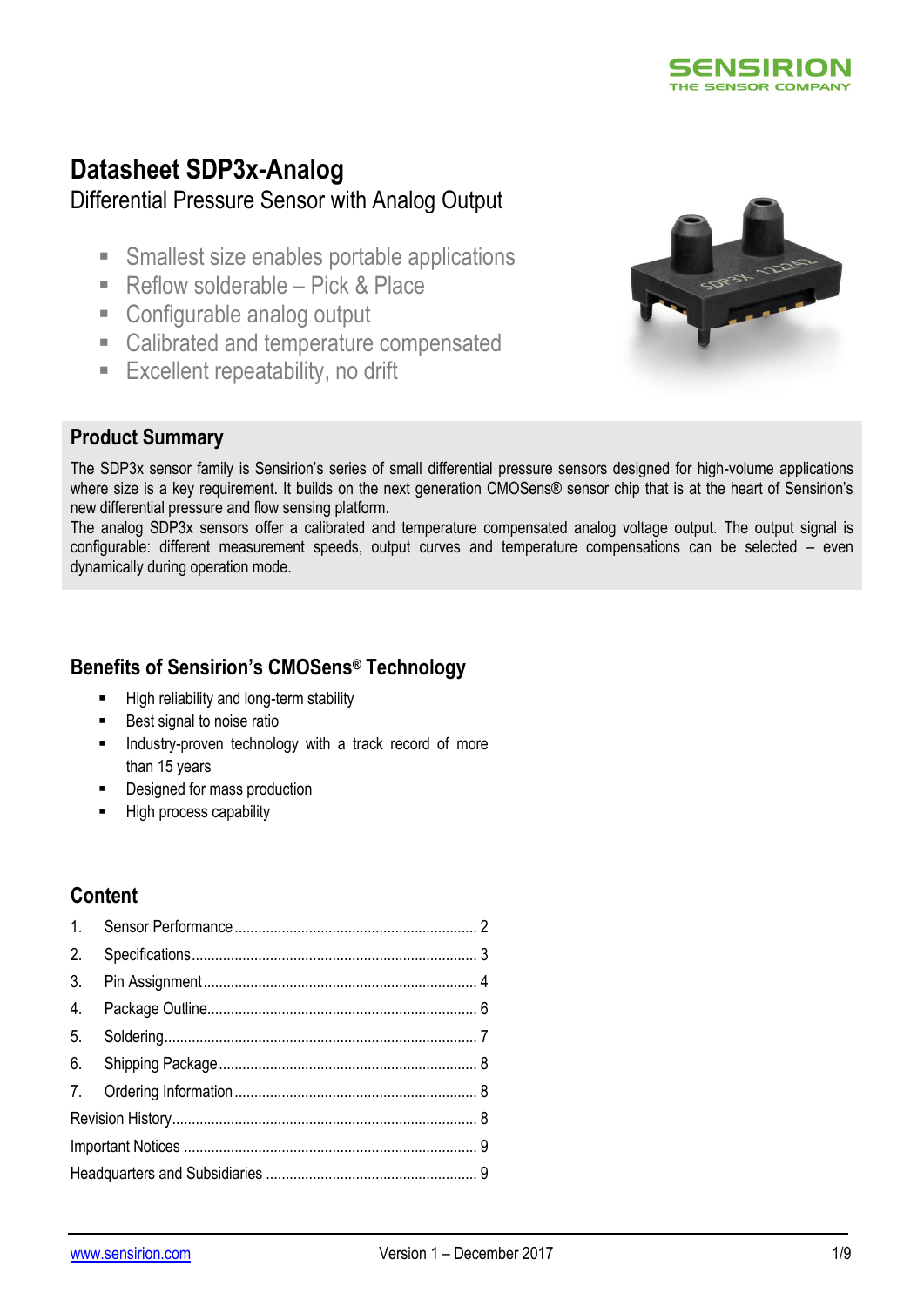

### <span id="page-1-0"></span>**1. Sensor Performance**

### **1.1 Differential Pressure Specification<sup>1</sup>**

<span id="page-1-3"></span><span id="page-1-2"></span><span id="page-1-1"></span>

| Parameter                                  | Configuration | SDP36                                                     | SDP37                                                        |  |
|--------------------------------------------|---------------|-----------------------------------------------------------|--------------------------------------------------------------|--|
| Measurement range <sup>2</sup>             | Linear        | - 50 to 500 Pa<br>$(-0.2 \text{ to } 2 \text{ in } H_2O)$ | - 12.5 to 125 Pa<br>(-0.05 to 0.5 inH <sub>2</sub> O)        |  |
|                                            | Square Root   | - 500 to 500 Pa<br>$(-2 to 2 in H2O)$                     | - 125 to 125 Pa<br>$(-0.5 \text{ to } 0.5 \text{ in } H_2O)$ |  |
| Zero point accuracy 3,4,5                  |               | 0.1 Pa <sup>5</sup>                                       | $0.08$ Pa <sup>5</sup>                                       |  |
| Span accuracy <sup>3,4,5</sup>             |               | $3\%$ of reading $5$                                      | 3% of reading <sup>5</sup>                                   |  |
| Zero point repeatability 4,5               |               | $0.03$ Pa <sup>5</sup>                                    | $0.025$ Pa <sup>5</sup>                                      |  |
| Span repeatability <sup>4,5</sup>          |               | $0.5\%$ of reading $5$                                    | $0.5\%$ of reading $5$                                       |  |
| Span shift due to temperature<br>variation |               | $< 0.5\%$ of reading per 10 $^{\circ}$ C                  | $< 0.5\%$ of reading per 10 $^{\circ}$ C                     |  |
| Offset stability                           |               | $< 0.01$ Pa/year                                          | $< 0.01$ Pa/year                                             |  |
|                                            | Slow          | $< 9$ ms                                                  |                                                              |  |
| Response time $(\tau_{63})$                | Fast          | < 5 ms                                                    |                                                              |  |
| Internal digital resolution                |               |                                                           | 16 bit                                                       |  |
| Calibrated for                             |               |                                                           | Air, $N_2$                                                   |  |
| Media compatibility                        |               | Air, $N_2$ , $O_2$ , non-condensing                       |                                                              |  |
| Calibrated temperature range               |               | -40 °C to +85 °C                                          |                                                              |  |

<u>.</u>

<sup>1</sup> Unless otherwise noted, all sensor specifications are valid at 25°C with VDD = 3.3 V and absolute pressure = 966 mbar.

<sup>2</sup> For other pressure ranges contact Sensirion

<sup>&</sup>lt;sup>3</sup> Includes repeatability

<sup>4</sup> Total accuracy/repeatability is a sum of zero-point and span accuracy/repeatability.

<sup>&</sup>lt;sup>5</sup> Output voltage integral non linearity and output voltage noise are not included and defined later in chapter [2.1.](#page-2-1) Note that the effect of output voltage integral non linearity and output voltage noise on accuracy is highly dependent on the output configuration (linear or square root).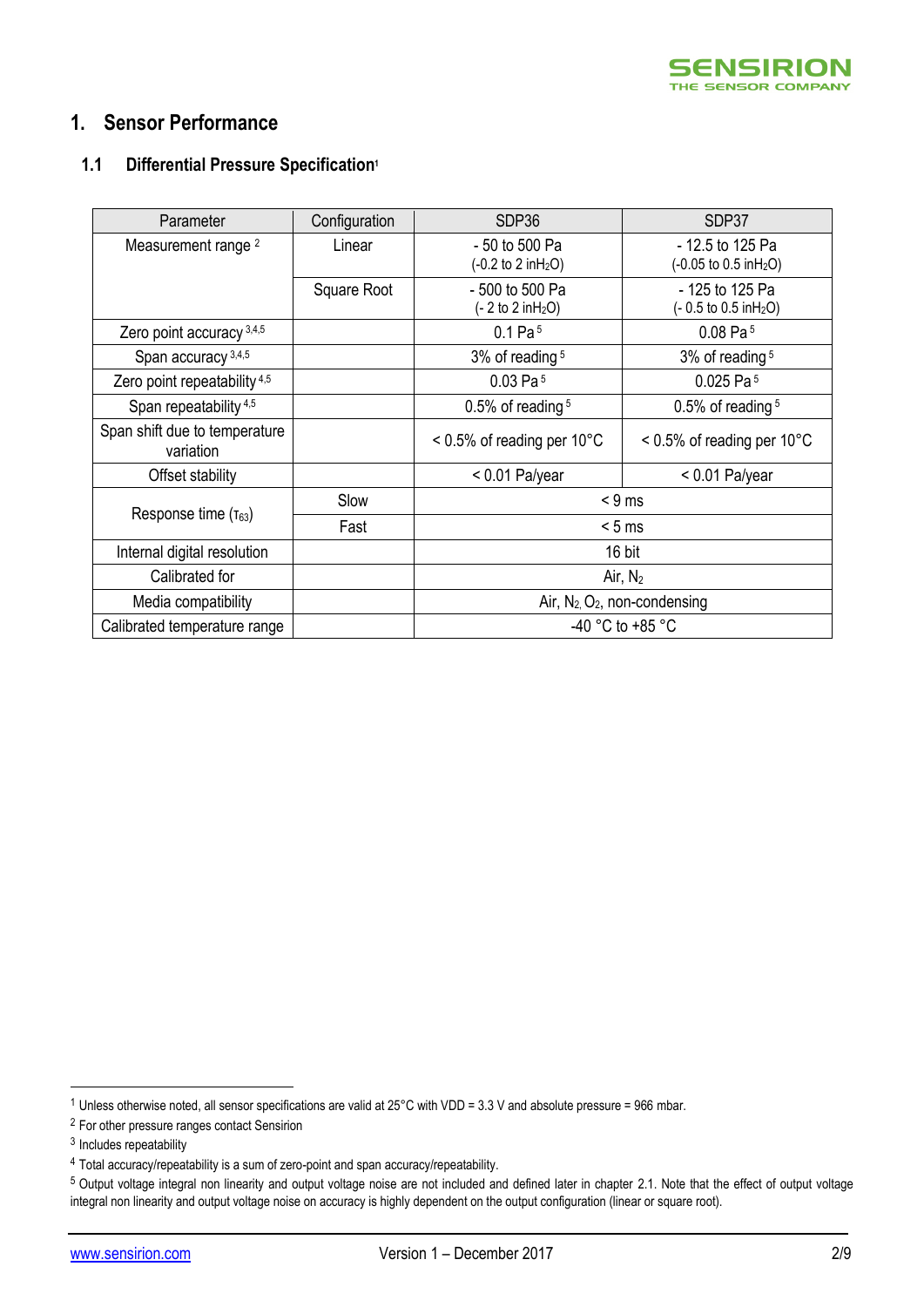### <span id="page-2-0"></span>**2. Specifications**

#### <span id="page-2-1"></span>**2.1 Electrical Specifications**

| Parameter                         | Symbol                    | Condition | Min.            | Typ. | Max. | <b>Units</b>    | Comments |
|-----------------------------------|---------------------------|-----------|-----------------|------|------|-----------------|----------|
| Supply                            |                           |           |                 |      |      |                 |          |
| Supply Voltage                    | V <sub>DD</sub>           |           | 2.7             | 3.3  | 5.5  | V               |          |
| Power-up/down level               | $\mathsf{V}_\mathsf{POR}$ |           | 2.3             | 2.5  | 2.7  |                 |          |
| Supply current                    | <b>I</b> DD               |           |                 | 3.8  | 5.5  | mA              |          |
| Ratiometric analog voltage output |                           |           |                 |      |      |                 |          |
| Output range                      |                           |           | 10%             |      | 90%  | V <sub>DD</sub> |          |
| Resistive load to GND             |                           |           | 10 <sup>1</sup> | 100  |      | kOhm            |          |
| Resistive load to VDD             |                           |           | 1000            |      |      | <b>kOhm</b>     |          |
| Capacitive load                   | C <sub>load</sub>         |           |                 |      | 100  | nF              |          |
| Output voltage Integral           |                           |           |                 |      | 5    | mV              |          |
| Non Linearity (INL)               |                           |           |                 |      |      |                 |          |
| Output voltage noise              |                           |           |                 | 0.5  |      | mV              |          |
| (RMS)                             |                           |           |                 |      |      |                 |          |

#### **2.2 Timing Specifications**

| Parameter        | Svmbol | Condition | Min. | VD. | Max.     | Units | Comments                              |
|------------------|--------|-----------|------|-----|----------|-------|---------------------------------------|
| Power-up<br>tıme | ĮΡι    |           |      |     | ባር<br>Lv | ms    | Time to first reliable<br>measurement |

#### **2.3 Mechanical Specifications**

| Parameter                           | Symbol     | Condition | Min. | Тур. | Max. | Jnits | Comments |
|-------------------------------------|------------|-----------|------|------|------|-------|----------|
| Allowable overpressure <sup>2</sup> | max        |           |      |      |      | bar   |          |
| Rated burst pressure                | L<br>burst |           |      |      |      | bar   |          |
| Weight                              | W          |           |      |      | ◡.∠  |       |          |

#### **2.4 Materials**

| Parameter          |                                                                                                  |
|--------------------|--------------------------------------------------------------------------------------------------|
| Wetted materials   | glass (silicon nitride, silicon oxide), LCP, green epoxy-based mold compound, epoxy-based resins |
| <b>REACH, RoHS</b> | <b>REACH and RoHS compliant</b>                                                                  |

#### **2.5 Absolute Maximum Ratings**

| Parameter                                | Rating                 | Units |
|------------------------------------------|------------------------|-------|
| Supply Voltage V <sub>DD</sub>           | $-0.3$ to 5.5          |       |
| Max Voltage on pins (Inputs)             | $-0.3$ to $V_{DD}+0.3$ |       |
| Input current on any pin                 | ±70                    | mA    |
| Operating temperature range <sup>3</sup> | $-40$ to $+85$         | °C    |
| Storage temperature range <sup>4</sup>   | $-40$ to $+85$         | °C    |
| Max. humidity for long term exposure     | 40°C dew point         |       |
| ESD HBM (human body model)               |                        | k٧    |

<u>.</u>

<sup>1</sup> For a resistive load to GND less than 100kOhm a 1nF capacitor to GND on the AOUT is recommended

<sup>&</sup>lt;sup>2</sup> Allowable overpressure during operation. Refer to the SDP selection guide for pressure dependency of the measured signal. Fast absolute pressure changes on both ports can result in dynamic effects on the sensor signal. For higher overpressures or continuous high overpressures contact Sensirion.

 $3$  For Air and N<sub>2</sub>. Long term exposure to high temperatures and (high concentrations of) O<sub>2</sub> can reduce the product lifetime

<sup>4</sup> For long term storage in Tape and Reel refer to the SDP3x handling instructions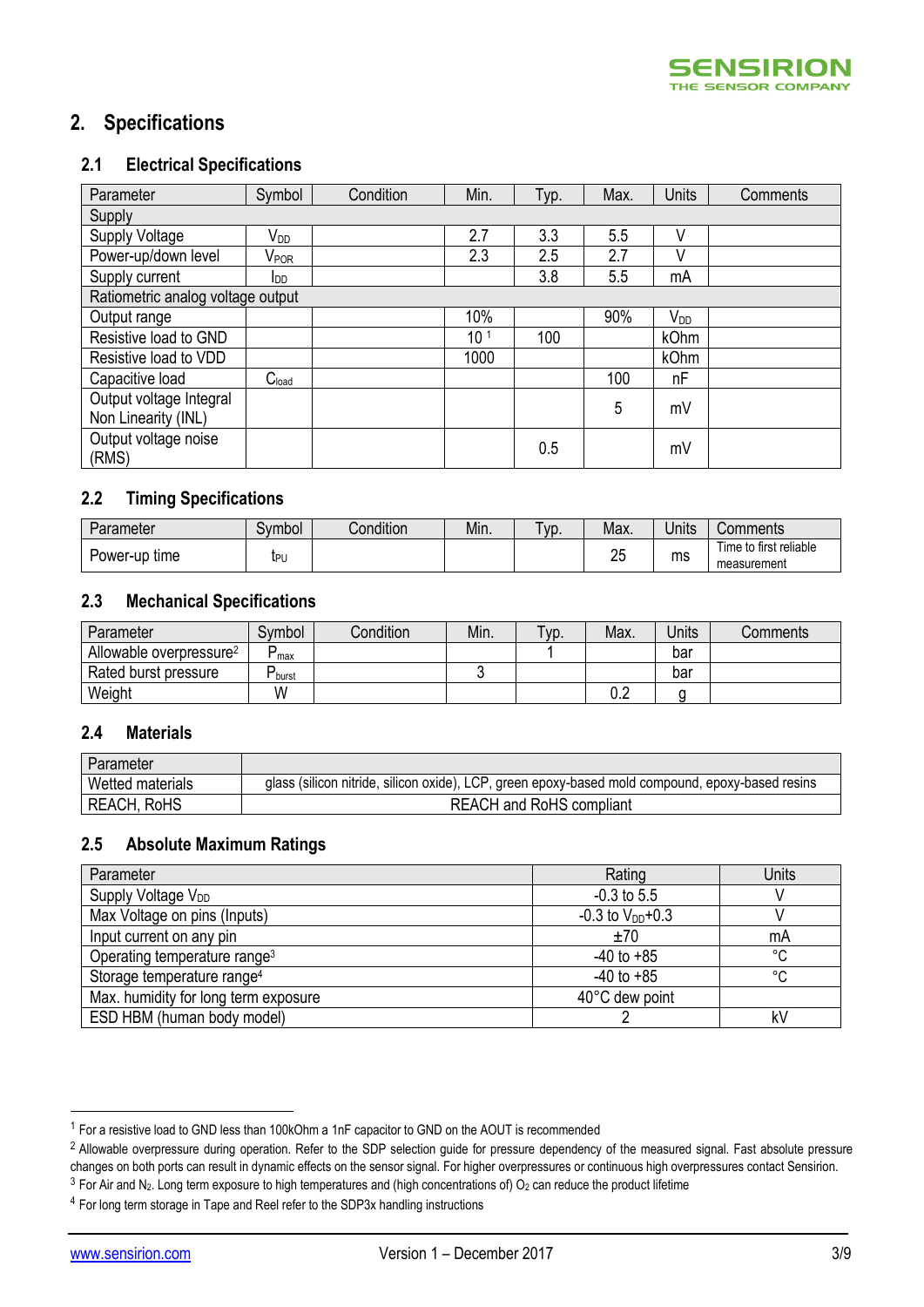

## <span id="page-3-0"></span>**3. Pin Assignment**

The SDP3x consists of a QFN package with a plastic cap covering the top and providing the pneumatic connections to the sensor[. Table 1](#page-3-1) shows the pin assignments of the SDP3x-Analog sensor.

| Pin no.        | Name       | Description                              |
|----------------|------------|------------------------------------------|
|                | <b>GND</b> | Connect to ground                        |
| $\overline{2}$ | <b>GND</b> | Connect to ground                        |
| 3              | <b>GND</b> | Connect to ground                        |
| 4              | <b>BWS</b> | Bandwidth selection input                |
| 5              | <b>TCS</b> | Temperature compensation selection input |
| 6              | <b>GND</b> | Connect to ground                        |
| 7              | <b>VDD</b> | <b>VDD Supply</b>                        |
| 8              | <b>OCS</b> | Output curve selection input             |
| 9              | AOut       | Ratiometric analog voltage output        |
| 10             | <b>GND</b> | Connect to ground                        |
| 11             | <b>GND</b> | Connect to ground                        |
| $12 - 16$      |            | Reserved. Do not connect                 |



<span id="page-3-1"></span>*Table 1: SDP3x-Analog pin assignment (bottom view).*

### **3.1 Power Pins (VDD, GND)**

<span id="page-3-2"></span>The power supply pins must be decoupled with a 100 nF capacitor that shall be placed as close to the sensor as possible.

#### **3.2 OCS: Output Curve Selection Input**

| Config.        |               | Polarity   Description                                                                                                                                                                                                                  | Conversion to physical values |                                                                                                                 |  |  |
|----------------|---------------|-----------------------------------------------------------------------------------------------------------------------------------------------------------------------------------------------------------------------------------------|-------------------------------|-----------------------------------------------------------------------------------------------------------------|--|--|
|                |               | Analog output is configured as a linear<br>output. The sensor is not fully bi-<br>directional in this configuration: -10% full- SDP36<br>scale to 100% full scale.<br>100%                                                              | (500Pa)                       | AOut[V], VDD[V], Differential Pressure (DP) [Pa]<br>$DP = \frac{750 \cdot AOut}{VDD} - 150$                     |  |  |
| Linear         | Low<br>(GND)  | G 75%<br>Se 50%<br>To 25%<br>$-0\%$<br>$-20%$<br>20%<br>60%<br>100%<br><b>DP (%FS)</b>                                                                                                                                                  | SDP37<br>(125Pa)              | $DP = \frac{190 \cdot AOut}{VDD} - 38$                                                                          |  |  |
| Square<br>Root | High<br>(VDD) | Analog output is a fully bi-directional<br>output with square root conversion. The<br>benefits are that the bidirectional output SDP36<br>has a more stable zero point and higher $(500Pa)$<br>sensitivity at lower pressures<br>100.0% |                               | $DP = sign\left(\frac{AOut}{VDD} - 0.5\right) \cdot \left(\frac{AOut}{VDD \cdot 0.4} - 1.25\right)^2 \cdot 525$ |  |  |
|                |               | AOut (%VDD)<br>75.0%<br>50.0%<br>25.0%<br>0.0%<br>0%<br>$-100%$<br>$-50%$<br>50%<br>100%<br><b>DP (%FS)</b>                                                                                                                             | SDP37<br>(125Pa)              | $DP = sign\left(\frac{AOut}{VDD} - 0.5\right) \cdot \left(\frac{AOut}{VDD \cdot 0.4} - 1.25\right)^2 \cdot 133$ |  |  |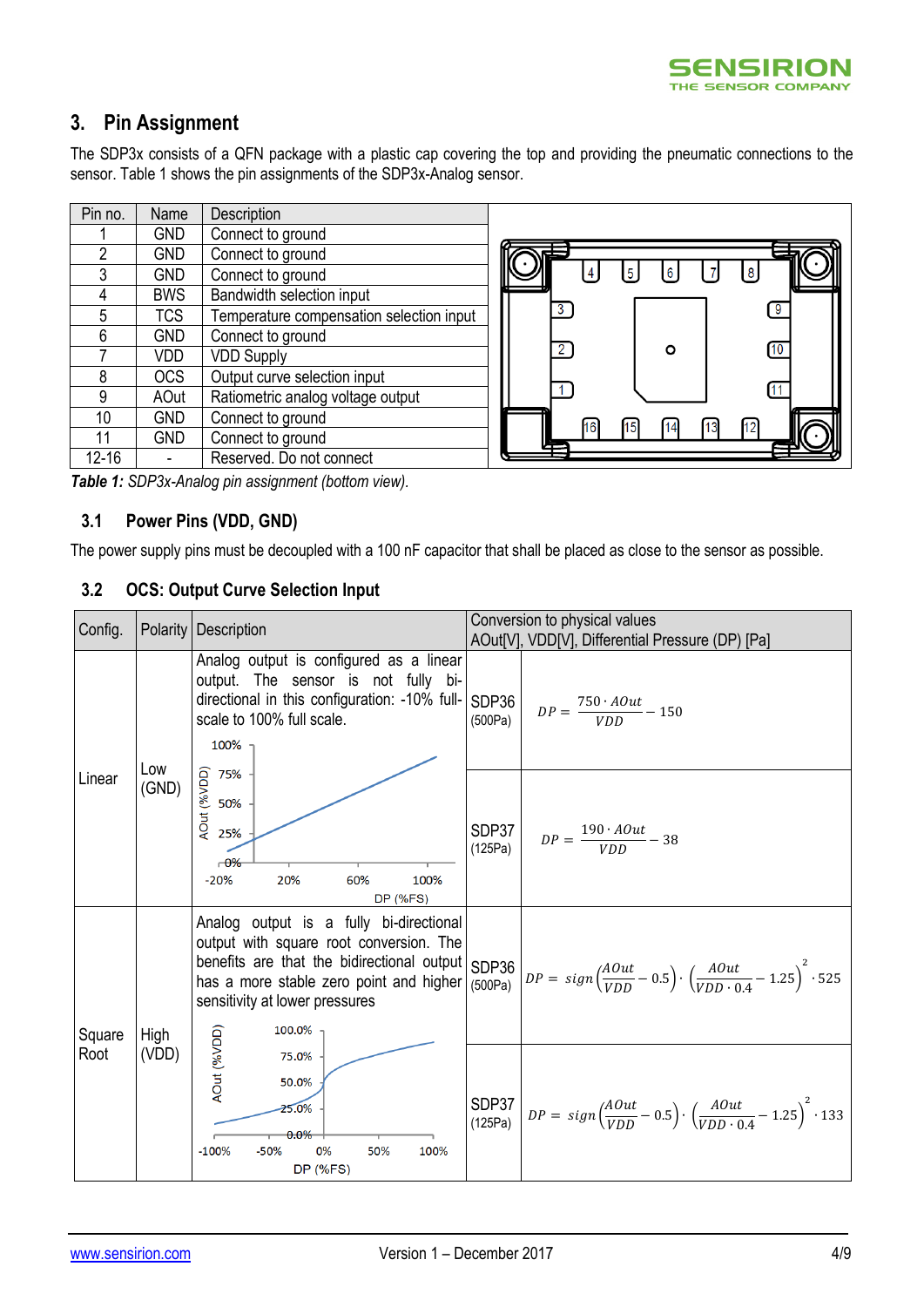#### **3.3 TCS: Temperature Compensation Selection Input**

| Configuration         | Polarity   | Description                                                                          |
|-----------------------|------------|--------------------------------------------------------------------------------------|
| Temperature           | Low (GND)  | In this configuration temperature compensation is optimized for applications where   |
| compensation for      |            | mass flow measurements in bypass are performed                                       |
| mass flow             |            |                                                                                      |
| Temperature           | High (VDD) | In this configuration the analog output signal is temperature compensated for        |
| compensation for      |            | differential pressure. This configuration is recommended for applications where real |
| differential pressure |            | differential pressure measurements are required.                                     |

For more information about temperature compensation for differential pressure sensors, for example volume flow measurements in bypass, refer to the selection guide in the differential pressure download center on our website.

#### **3.4 BWS: Bandwidth Selection Input**

| Configuration | Polarity   | <b>Description</b>                                                                                                                                                                                                                                                                                                                                     |
|---------------|------------|--------------------------------------------------------------------------------------------------------------------------------------------------------------------------------------------------------------------------------------------------------------------------------------------------------------------------------------------------------|
| Fast          | Low (GND)  | In this configuration the chip will output the differential pressure value on the analog<br>output with the highest possible bandwidth and lowest latency. This configuration is<br>recommended to be used in use cases where small changes need to be detected<br>as quickly as possible.<br>The response time in this configuration is less than 5ms |
| Slow          | High (VDD) | In this configuration extra averaging is in place in order to achieve an excellent<br>signal to noise ratio.<br>The response time in this configuration is less than 9ms                                                                                                                                                                               |

### **3.5 AOut Pin**

The AOut pin gives out an analog ratiometric voltage, representing the measured differential pressure value. Please note the resistive and capacitive loads as mentioned in section [2.1.](#page-2-1)

Formulas for converting AOut [V] to differential pressure [Pa] can be found in section [3.2.](#page-3-2)

### **3.6 Die Pad (Center Pad)**

The die pad or center pad is visible from below and located in the center of the package. It is internally connected to GND and therefore there are no electrical constraints on connecting or not connecting the die pad to GND. For mechanical stability it is recommended to solder the center pad to the PCB.

The hole in the middle of the die pad must stay open during and after soldering.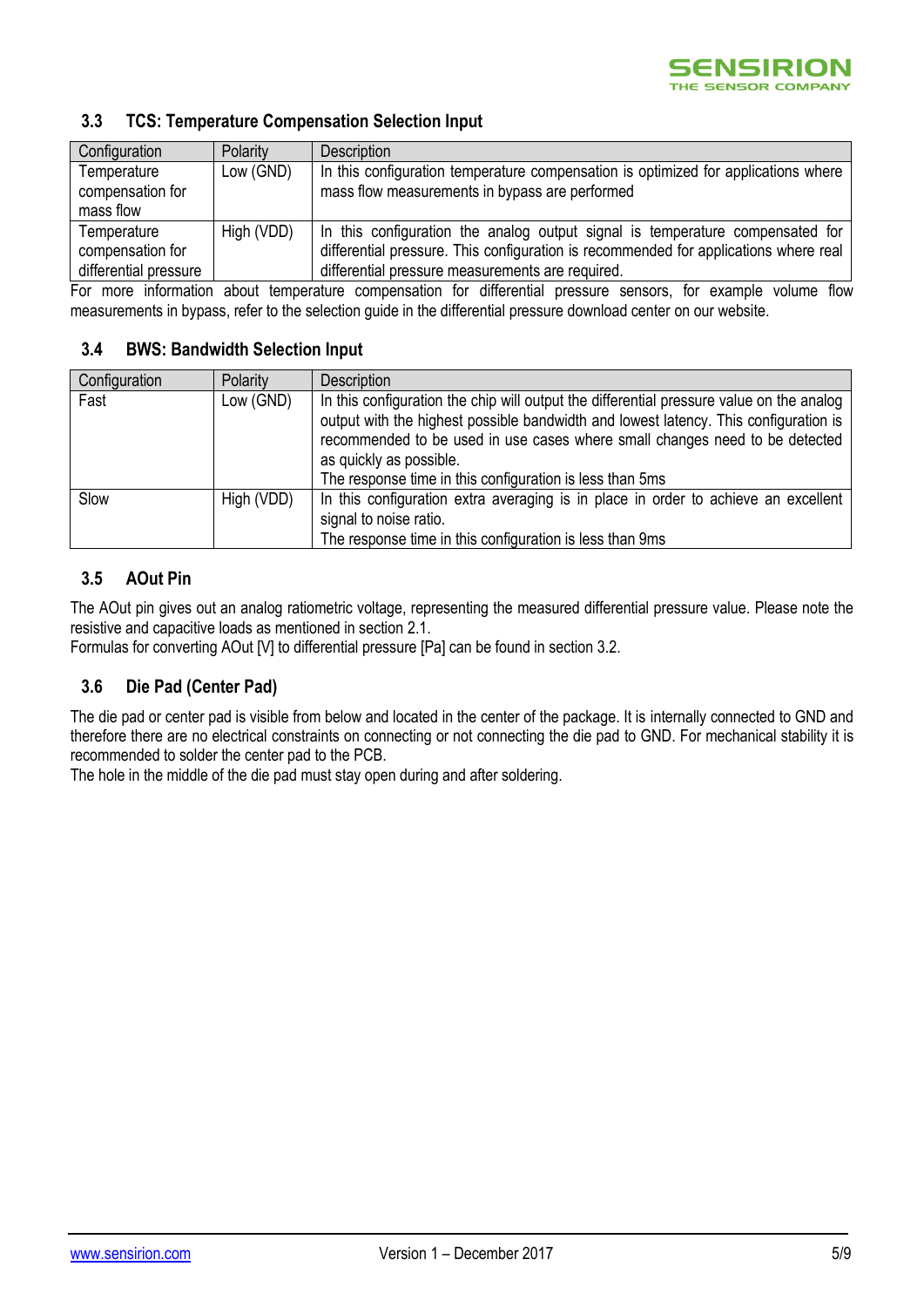

# <span id="page-5-0"></span>**4. Package Outline**



*Figure 1: SDP3x. All dimensions in mm.*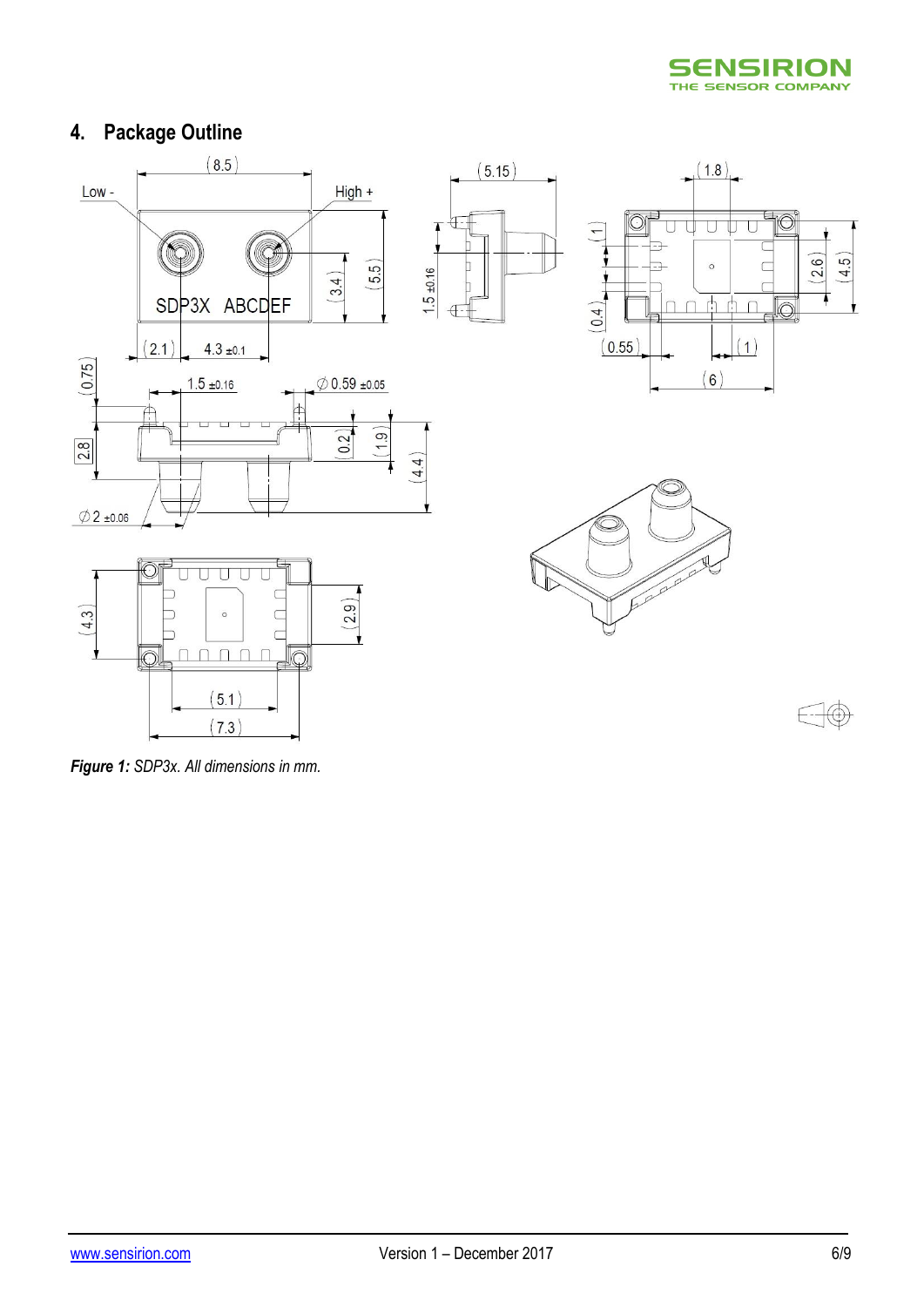

## <span id="page-6-0"></span>**5. Soldering**



The solder mask is understood to be the insulating layer on top of the PCB covering the copper traces. It is recommended to design the land pattern as a Non- Solder Mask Defined (NSMD) type.



The sensor must enter the reflow process only once and with a minimal temperature and exposure time. When both sides of the PCB are reflow soldered or multiple reflow runs are required, the sensor must be soldered in the last soldering run. In any case the temperature should not exceed 260°C; temperatures above 200°C should be limited in time to a maximum of 150 seconds.

Ensure that the ports of the sensor are well protected during assembly and soldering so that no dust, solder flux or other liquids can enter the flow channel. In no case, a board wash shall be applied. It is strongly recommended to use "no-clean" solder paste.

It is important to note that the diced edge or side faces of the I/O pads may oxidize over time, therefore a solder fillet may or may not form. Hence there is no guarantee for solder joint fillet heights of any kind.

Refer to the SDP3x handling instructions on our website for more details.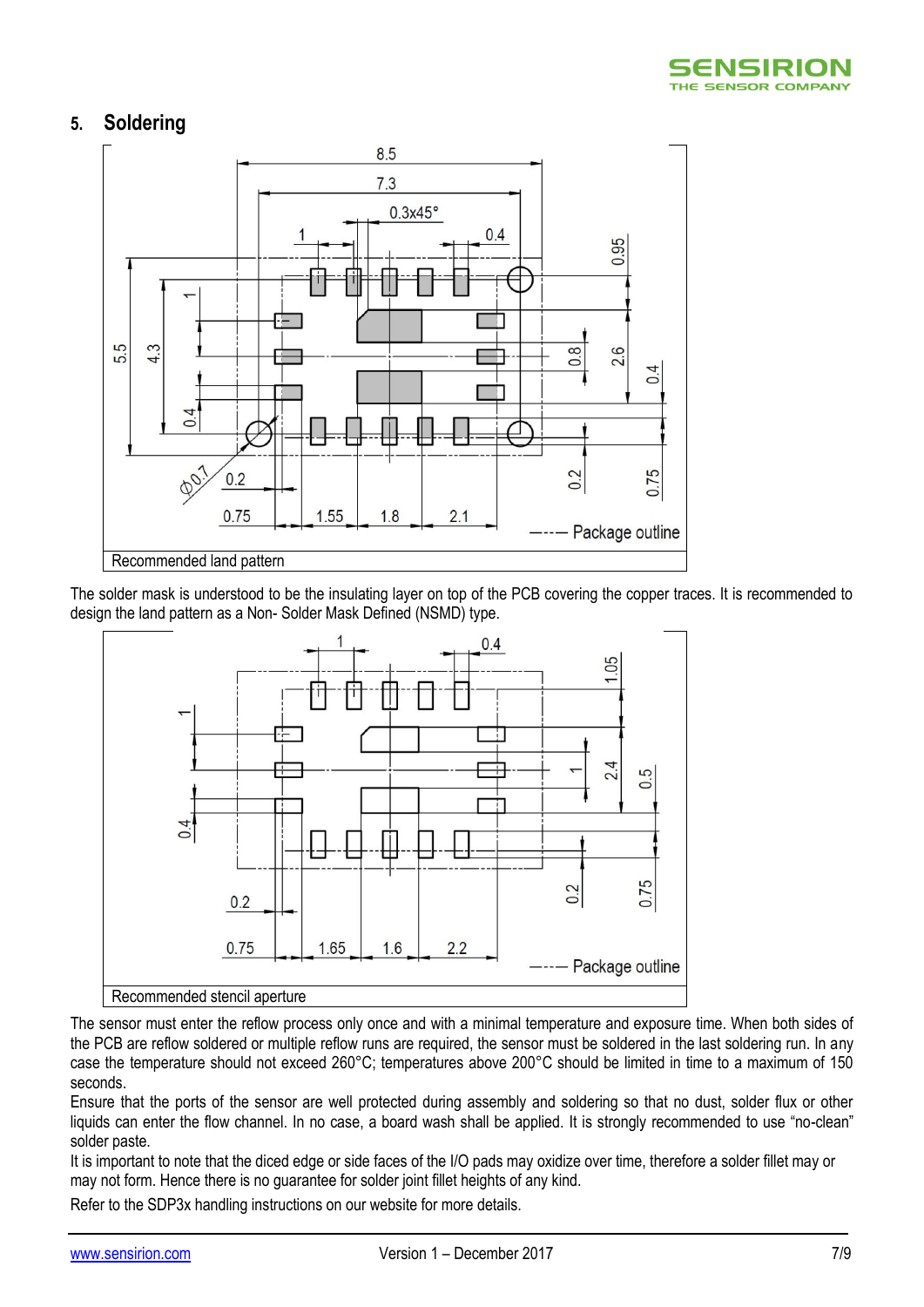

### <span id="page-7-0"></span>**6. Shipping Package**

SDP3x are provided in tape & reel shipment packaging. Standard packaging size is 1500 or 250 units per reel. The drawing of the packaging tapes with sensor orientation is shown in *[Figure 2](#page-7-3)*.



<span id="page-7-3"></span>*Figure 2: Packaging tape and sensor orientation. Header tape is to the right and trailer tape to the left on this drawing*

### <span id="page-7-1"></span>**7. Ordering Information**

Use the part names and product numbers shown in the following table when ordering SDP3x differential pressure sensor. For the latest product information and local distributors, visit [www.sensirion.com.](http://www.sensirion.com/)

|  |       | Part name Description / Output | Product number | Packaging                              | Tape & Reel size |
|--|-------|--------------------------------|----------------|----------------------------------------|------------------|
|  | SDP36 | Analog, 500Pa                  | 1-101471-02    | Tape & Reel (QFN Quad 2 configuration) | 1500             |
|  |       |                                | 1-101571-02    | Tape & Reel (QFN Quad 2 configuration) | 250              |
|  | SDP37 | Analog, 125Pa                  | 1-101497-02    | Tape & Reel (QFN Quad 2 configuration) | 1500             |
|  |       |                                | 1-101572-02    | Tape & Reel (QFN Quad 2 configuration) | 250              |

### <span id="page-7-2"></span>**Revision History**

| Date       |            |                | Author Version Changes                                                                                                                    |
|------------|------------|----------------|-------------------------------------------------------------------------------------------------------------------------------------------|
| 14.12.2017 | <b>ANB</b> | V <sub>1</sub> | Released. Chip revision update. Product numbers updated. Voltage<br>range extended. Operating temperature extended. TCS now<br>available. |
|            |            |                |                                                                                                                                           |